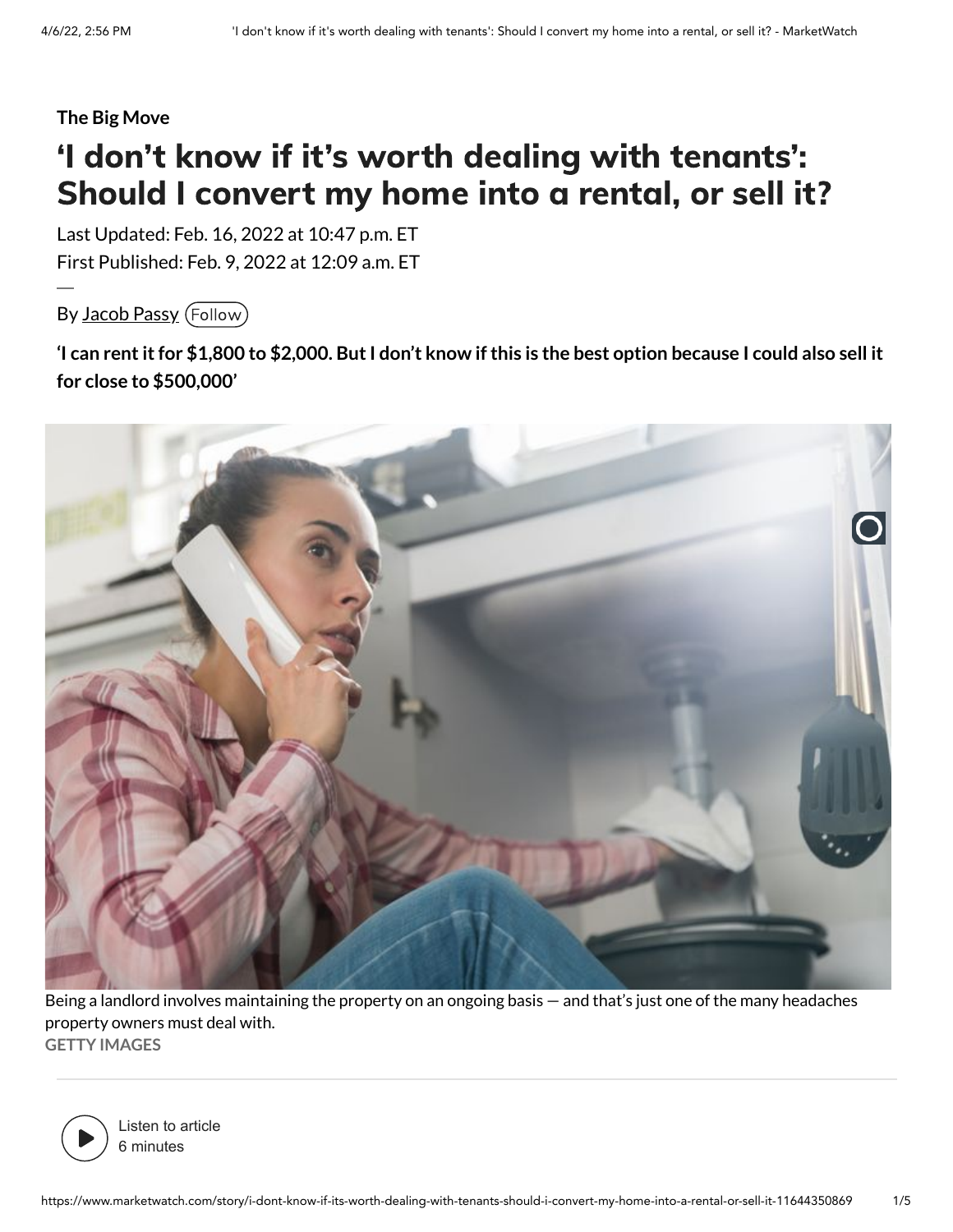# Dear MarketWatch,

I have enough money to put down on a second home — I need a slightly bigger place and another bedroom. I currently live in Portland, Ore., but I am planning to move outside of Portland.

However, I'm contemplating whether I should sell or rent the house I currently have. I bought the house for \$188,500. I have refinanced twice and got cash out last time. My interest rate is 2.75%, and I still have 18 years to pay it off. I can rent it for \$1,800 to \$2,000. But I don't know if this is the best option because I could also sell it for close to \$500,000, which is the highest value currently.

It would be great to have the tenants pay my second mortgage, but I don't know if it's worth dealing with tenants and repairs they may ask for all the time. After all, it is an old house. What should I do?

Sincerely,

Packing up in Portland

**'The Big [Move'](https://www.marketwatch.com/column/the-big-move?mod=article_inline&mod=article_inline&mod=article_inline&mod=article_inline) is a MarketWatch column looking atthe ins and outs of real estate, from navigating the search for a new home to applying for a mortgage.**

Do you have a question about buying or selling a home? Do you want to know where your next move **should be? Email Jacob Passy at [TheBigMove@marketwatch.com.](mailto:TheBigMove@marketwatch.com)**

### Dear Packing,

The completive housing markets has many homeowners considering the very move you're thinking of making. Homeowners see rising rental rates, and many are taking advantage. In February, rents were nearly 18% higher [compared with](https://www.apartmentlist.com/research/national-rent-data) a year ago nationally, according to real-estate website Apartment List, representing record growth.

### Make Sense of Your Investments

Understand how today's business practices, market dynamics, tax policies and more impact you with real-time news and analysis from MarketWatch.

[SUBSCRIBE](https://store.marketwatch.com/shop/us/us/mkwsprings22/?inttrackingCode=aaqx8srr&icid=MW_ON_ALL_ACQ_NA&n2IKsaD9=n2IKsaD9&Cp5dKJWb=Cp5dKJWb) NOW: 50% OFF 1 YEAR

To some extent, homeowners are fueling that rent growth by converting their starter homes into rentals. Those homes would have otherwise provided much-needed supply to the home-buying markets.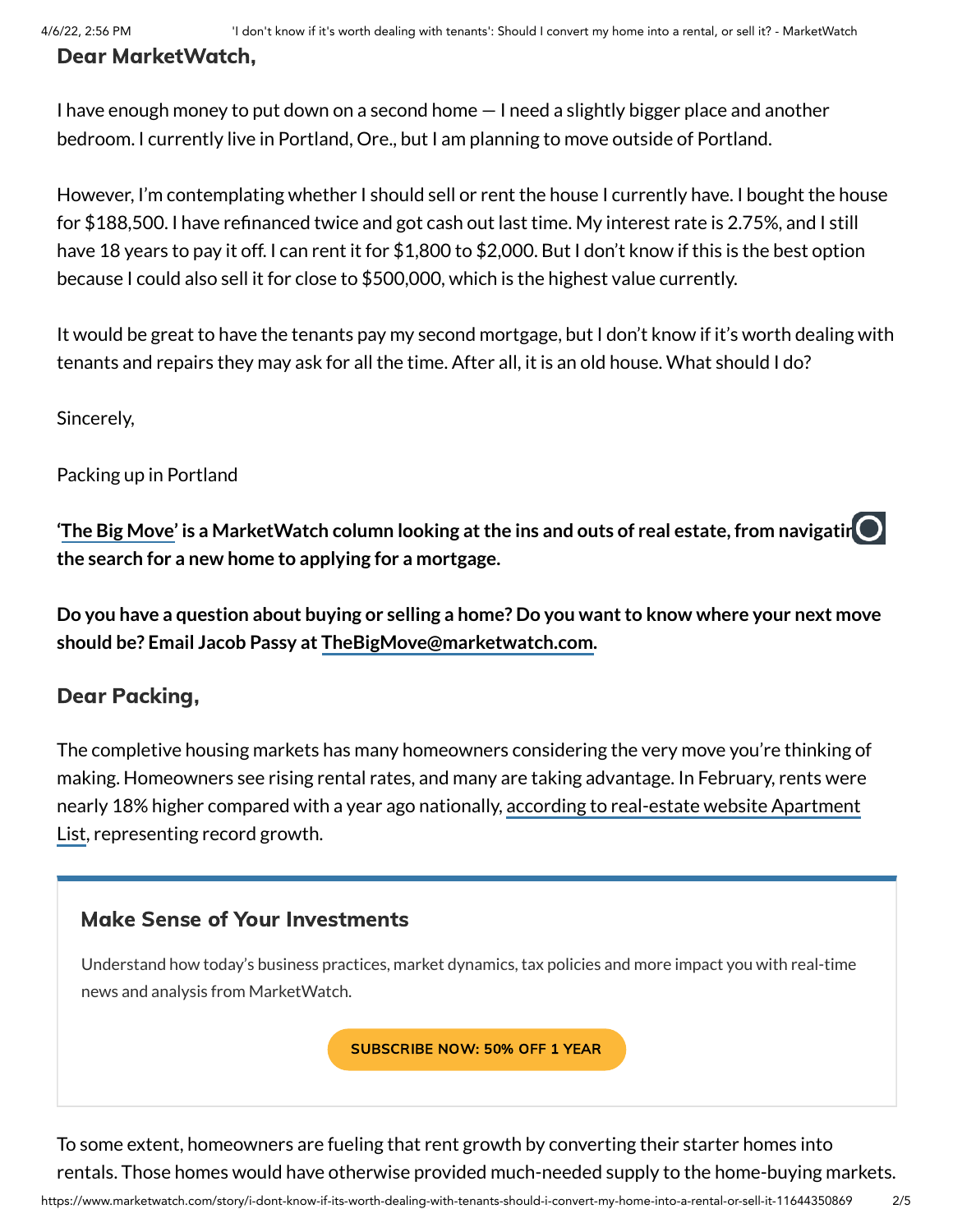Instead, there are so few homes for sale that many Americans are being forced to rent for longer than they had hoped because they can't find a property to purchase. More people renting means more competition for rental units, and thus rents are rising.

Just because so many homeowners are going this route doesn't mean you should though. "It makes sense to convert a home to a rental property if and only if you understand all of the potential issues that exist with becoming a landlord," said Michelle Gessner, founder and owner of Gessner Wealth Strategies, a financial advisory firm based in Houston.

It's easy to imagine the benefits of being a landlord — using the extra income to pay off your second mortgage and perhaps once that's paid off pocketing the money to save for retirement. But if the pandemic has taught us anything, it's that being a small mom-and-pop landlord isn't for the faint of heart.

You've already hit on some of the challenges in being a landlord. You'll need to interact with tenants and work with them to maintain the property. And chances are, tenants won't treat the home as nicely as you might have, forcing you to pay to fix it up regularly. That's just the tip of the iceberg.

## 'It makes sense to convert a home to a rental property if and only if you understand all of the potential *issuesthat exist with becoming a landlord.'*

— Michelle Gessner, founder and owner of Gessner Wealth Strategies

It sounds like you're financially stable, but could you afford to pay both the mortgage on your first home and your new home yourself? Many landlords found themselves facing foreclosure and bankruptcy on their rental properties in recent years as tenants struggled to pay their rent due to the pandemic. In the end, many of these property owners opted to sell the homes to cut their losses.

If you don't think you're up to that stress, then I'd strongly reconsider becoming a landlord. There are other financial reasons to think twice. When someone sells their primary residence, they get to exclude up to \$250,000 of capital gains (or \$500,000 if married and filing jointly.) So, if for instance, you sold the home for \$500,000, but only paid \$300,000 to purchase it originally, you wouldn't face capital-gains taxes on the \$200,000 in profit you earned.

Should you opt to convert the property into a rental home and then later decide to sell, you might face a steep tax bill. To take advantage of the exclusion on capital gains, you must have lived in the home for two of the last five years, but it doesn't need to be the two most recent years. So, in essence, you have a bit of a grace period. And there are tax deductions you could tax as a landlord.

Let's say though that you rented the home for six years and then decided to sell. You wouldn't get the \$250,000 (or \$500,000) exclusion then, so all of the money you make from the sale would be considered